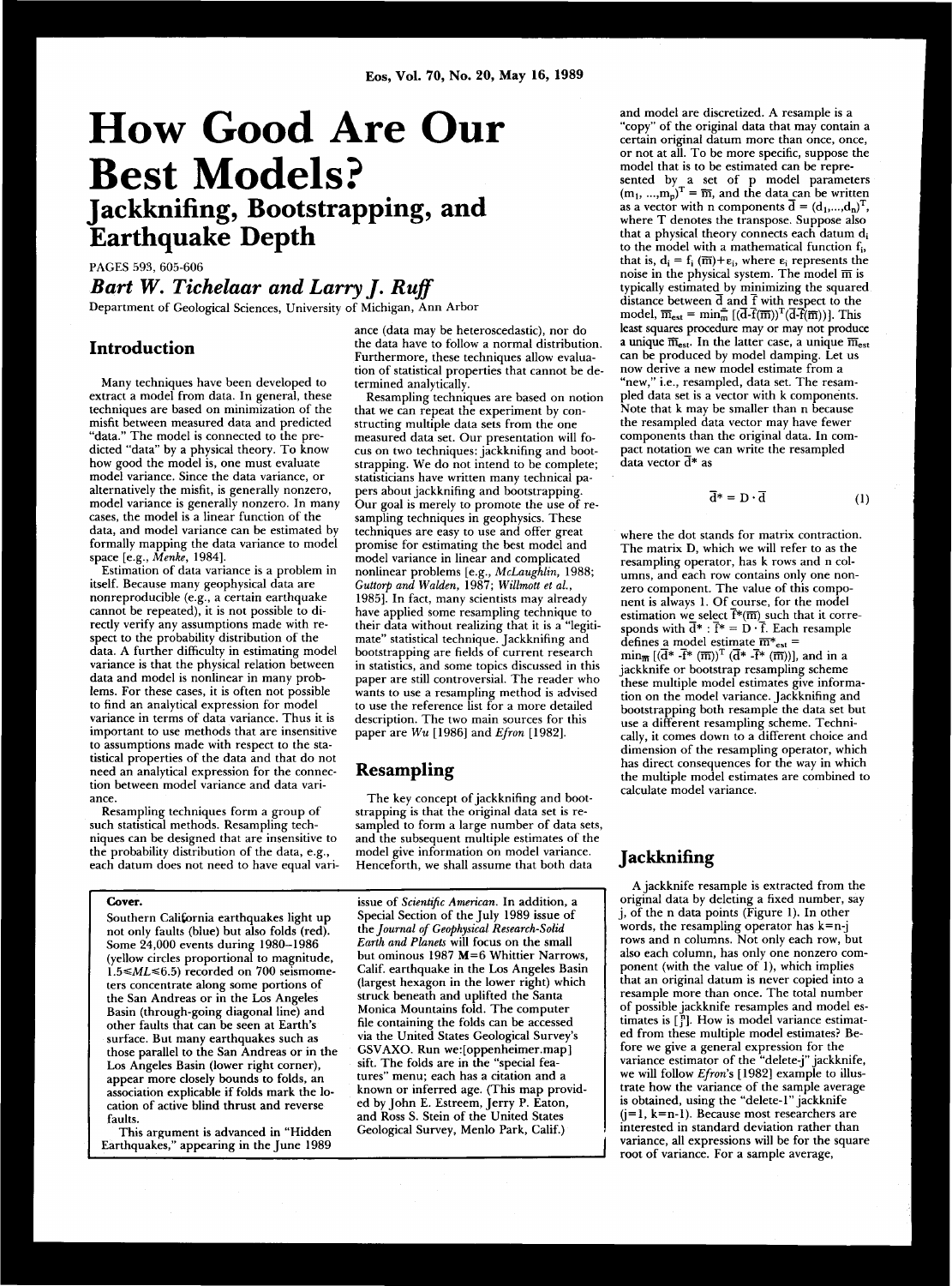

of the jackknife. The original data vector has four components  $d_1$  to  $d_4$ . The data are resampled by deleting a fixed number of components (in this example 1) from the original data to form multiple jackknife resamples (in this example 4). Each resample defines a model estimate. The multiple model estimates are then combined to a best model and its standard error.

$$
\mathbf{\hat{x}} = \frac{1}{n} \sum_{i=1}^{n} \mathbf{x}_i
$$

the usual estimator for the standard deviation is

$$
\hat{\sigma} = \left[ \frac{1}{n(n-1)} \sum_{i=1}^{n} (x_i - \hat{x})^2 \right]^{1/2}
$$
 (2)

For the sample average of the data set deleting the i''' datum, we can write

$$
\hat{\mathbf{x}}_i^* = \frac{n\hat{\mathbf{x}} - \mathbf{x}_i}{n-1} = \frac{1}{n-1} \sum_{j \neq i} \mathbf{x}_j \tag{3}
$$

This procedure will give  $\begin{bmatrix} n \\ i \end{bmatrix} = n$  jackknife averages  $\hat{\mathbf{x}}_i^*$ , with average

$$
\mathbf{\tilde{x}}\,=\,\sum_{i=1}^n\,\frac{\mathbf{\hat{x}_i}^*}{n}
$$

Note that the numerical value of  $\tilde{x} = \hat{x}$ , i.e., the average of the jackknife averages equals the average of the full data set. It is easy to verify that the "delete-1" jackknife estimator of standard deviation  $\hat{\sigma}_J$ 

$$
\hat{\sigma}_J = \left[ \frac{n-1}{n} \sum_{i=1}^n (\hat{x}_i^* - \tilde{x})^2 \right]^{1/2}
$$
 (4)

equals the usual expression (2). The advantage of  $(4)$  is that it can be generalized to an estimator of the standard deviation for any statistic  $\theta$  that can be estimated from the data. Where  $\theta$  is a scalar, this can simply be done by replacing  $\hat{x}_i^*$  with  $\hat{\theta}_i^*$  and  $\bar{x}$  with  $\tilde{\theta}$ , where  $\hat{\theta}_i^*$  is an estimator of  $\theta$ , calculated for the data set with the i<sup>m</sup> datum deleted. A following step is then to study the properties of this estimator of the standard deviation of  $\theta$ . The smaller its bias, the closer its expectation to the true standard deviation. Furthermore, the estimator should be robust with respect to the statistical properties of the data. *Efron and* 

*Stein* [1981] show that the "delete-1" jackknife variance estimator for a general scalar statistic,  $\hat{\theta}$ (d<sub>1</sub>,d<sub>2</sub>, ···, d<sub>n</sub>), is biased upward (if biased) and thus gives a conservative estimate of the true variance. Their result is proven for independently, identically distributed data  $d_i$ . There is no special reason why only one sample should be deleted to form a jackknife resample. Furthermore, Wu [1986] remarks that if there is a good reason to believe that certain jackknife resamples give better model estimates than others, this should be accounted for in the estimator. He arrives at the following expression for the general weighted "delete-j" jackknife estimator of standard deviation  $\hat{\sigma}_{JACK}$ .

$$
\hat{\sigma}_{JACK} = \left[\frac{\mathbf{k} - \mathbf{p} + 1}{\mathbf{n} \cdot \mathbf{k}} \sum_{i} w_i^* (\hat{\theta}_i^* - \tilde{\theta})^T (\hat{\theta}_i^* - \tilde{\theta})\right]^{1/2}
$$
(5)

where k is the subset size  $(k=n-j)$ , p the number of model parameters, and the summation is over all the subsets of size k. The statistic  $\theta$ can be the model  $\overline{m}$  but can in general be any function of the data. For every subset estimate  $\hat{\theta}_i^*$ , a weight  $w_i^*$  accounts for the relative importance of the corresponding jackknife resample in the calculation of model variance. These weights are normalized as

$$
\sum_i\,w_i^*=1
$$

*Wu* [1986] gives the expression for  $w_i^*$  and  $\hat{\theta}_i^*$  for the case in which  $\theta$  is a linear function of the data and shows that  $\hat{\sigma}_{JACK}$  is almost unbiased for independently, identically distributed data, and that  $\hat{\sigma}_{JACK}$  is robust against data error variance heteroscedasticity for  $k=n-1$ . Wu also considers the case in which  $\theta$  is a nonlinear function of the data.

To illustrate the use of the jackknife, we did a simple experiment in linear analysis, where analytical expressions for model variance are available: estimation of the variance of the slope of a straight line through the origin. The data (Figure 2a) consist of 20 unequally spaced points  $y_i$ , that follow the relation  $y_i = cx_i + \varepsilon_i$  (c=1.5). Each noise component  $\varepsilon_i$  is drawn from a white distribution with a standard deviation of 1.5 and mean 0. The linear least squares estimator for the standard deviation of the slope is

$$
\hat{\sigma} = \left[ \left( \sum (y_i - \hat{c}x_i)^2 \right) / (n-1) \sum x_i^2 \right]^{1/2}
$$

where  $\hat{c} = \sum x_i y_i / \sum x_i^2$ . We calculated the standard error of the slope using two jackknife estimators, equation  $(5)$ : (i) for the "delete-1" jackknife ( $k = n-1$ ) and (ii) for the "deletehalf" jackknife ( $k = n/2$ ). The jackknifes are unweighted  $(w_i^* = constant$  for all (i)). For the "delete-half" jackknife we used a Monte Carlo evaluation of 100 resamples because the total number of resamples is very large. Figures  $2b$  and  $2c$  show the results. The estimated standard deviations agree with the analytic least squares value. An interesting aspect is the difference in scale of the frequency distribution for the two jackknifes (Figures 2b, 2c). This scale difference arises from the fact that for general k the resampling error  $\hat{\theta}_i^*$  –  $\hat{\theta}$  has a different stochastic order than



*Fig. 2. (a)* A least squares fit through the noisy data give a slope of  $\hat{c}$  = 1.518±0.0138 (1 standard error). (b) The normalized frequency (f) distribution for the "delete-1" jackknife yields an estimate of  $1.518 \pm 0.0136$ . (c) For the "delete-half" jackknife the value is  $1.517 \pm 0.0141$ . *(d)* Bootstrapping gives an estimated slope of  $1.517\pm0.0132$ . Note the scale difference between the distributions in 2b and 2c (see also formula  $(5)$ ). The dashed line  $(2c, 2d)$ represents the analytical distribution of ĉ.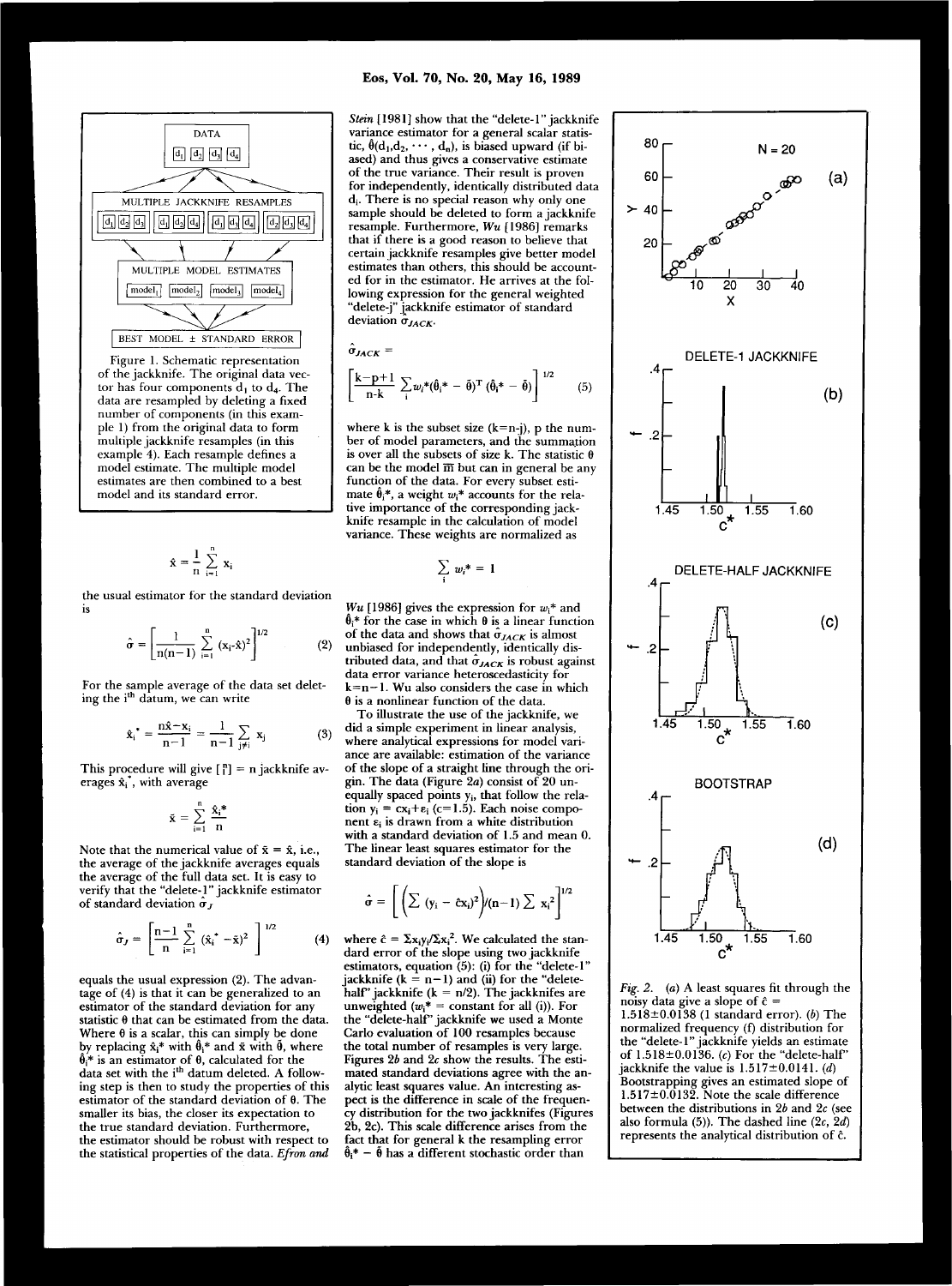the sampling error  $\hat{\theta} - \theta$  [*Wu*, 1986]. The scale difference is corrected by the scale factor  $\sqrt{(k-p+1)/(n-k)}$  in expression (5). For the "delete-half" jackknife, this factor is 1.

# **Bootstrapping**

A bootstrap resample is a random selection of n data out of n original data (Figure 3). In contrast with the jackknife, the resampling operator is a square matrix and each column may contain more than one 1, which means that a resample may contain a certain original datum more than once. Just like the jackknife, the bootstrap estimator of standard deviation  $\hat{\sigma}_{\text{BOOT}}$  can be calculated without knowing an analytical expression that relates the statistic of interest with the data. Suppose that  $\hat{\theta}$ <sup>\*</sup> is an estimator of the statistic  $\theta$  of interest, calculated for the bootstrap resample i. To do a Monte Carlo approximation of  $\sigma_{\text{BOD}}$ , a large number L of bootstrap estimators  $\theta$ .\* need to be calculated. The bootstrap estimate of the standard deviation of  $\theta$  is

$$
\hat{\sigma}_{\text{BOOT}} = \left[ \frac{1}{L-1} \sum_{i=1}^{L} (\hat{\theta}_{i}^{*} - \tilde{\theta})^{T} (\hat{\theta}_{i}^{*} - \tilde{\theta}) \right]^{1/2}
$$
\nwith  $\tilde{\theta} = \sum \hat{\theta}_{i}^{*}/L$  (6)

The summation is over all L bootstrap samples. Figure 2d shows the bootstrap evaluation for the straight-line example from the previous section  $(L=100)$ . The bootstrap standard error of the slope is slightly smaller than both the jackknife estimates. Efron [1982], who introduced the bootstrap, shows that for the linear case with independently, identically distributed data,  $\hat{\sigma}_{\text{BOOT}}$  is slightly downward biased. Just like the jackknife, there are different bootstrap estimators of standard deviation. The weighted bootstrap, bootstrapping of normalized residuals, the smoothed bootstrap, and the parametric



Figure 3. Schematic representation of the bootstrap. The original data vector has four components  $d_1$  to  $d_4$ . The data are resampled by randomly chosing 4 components with replacement. This is repeated a large number of times to form a large number of model estimates. The multiple model estimates are then combined to a best model and its variance.

bootstrap are some examples. [Wu, 1986; *Efron,* 1979 , 1982 ; *Efron and Gong,* 1983] . Whether one should use a jackknife or bootstrap estimator to estimate model variance, and what type of bootstrap or jackknife, depends on the particular problem, but also seems to be somewhat controversial (see, e.g., the discussions by several authors that are published together with Wu's [1986] paper). The big advantage for all discussed resampling techniques is that they can be used to evaluate the statistical properties of a statistic that is related to the data in a complicated, nonanalytical way. Apart from estimation of standard deviation, resampling can be used to estimate mean, median, and even to construct confidence intervals. This completes our introductory discussion of jackknifing and bootstrapping. We now cross over to a seismological problem.

### **Earthquake Depth**

Depth is a fundamental focal parameter of earthquakes. For example, the depth of large, shallow earthquakes that occur on the interface between two plates in a subduction zone is of importance with respect to the study of seismic coupling [Tichelaar and Ruff, 1988]. Although routine determination of focal parameters may give adequate estimates of the epicentral coordinates and focal mechanism, depth estimates for shallow earthquakes may not be accurate enough for geophysical considerations of seismic coupling. We determine the best depth by  $P$  wave inversion, where we match the direct  $P$  and surface reflections of a set of well-distributed seismographic stations simultaneously *[Ruff, 1989]*. Focal depth is a nonlinear parameter in waveform inversion. The waveforms (seismic waves) are generated by the earthquake, propagate through the Earth, and are recorded by seismographs. For long-period  $P$  waves the focal mechanism and propagational effects, as well as the system response of the seismograph can be characterized by a Green's function  $G_z(t)$  for a "unit impulse" earthquake at depth z. The seismic source time history can be represented by the moment rate function  $\dot{M}(t)$ , which is proportional to the fault-averaged displacement rate. A  $P$  wave seismogram is simply the convolution of the Green's function with the moment rate function. For a set of f seismograms  $s^{(1)}(t),...,s^{(f)}(t)$ , the relation with depth and moment rate is



Every seismogram  $s^{(i)}(t)$  has its own Green's function  $G_{\mathbf{z}}^{\mathbf{w}}(t)$ ; the asterisk stands for convolution. The noise in the physical system is represented by  $\varepsilon$ . The moment rate function is generally unknown. A discretized version of the above set of equations is

$$
\overline{\mathbf{d}} = \mathbf{A}_z \cdot \overline{\mathbf{m}} + \overline{\epsilon} \tag{8}
$$

where  $\overline{m} = (m_1,...,m_n)$  is the discretized moment rate,  $d = (d_1,...,d_n)$  a stack of the discretized seismograms  $(p < n)$ . Matrix  $A<sub>z</sub>$  contains discretized versions of the Green's functions  $G_{\mathbf{z}}^{\mathbf{w}}$  and is contracted with  $\overline{\mathbf{m}}$ . It is generally assumed that the components of  $\bar{\epsilon}$ are independently distributed and that their probability distribution is centered around zero. For an assumed depth  $z'$ , estimating  $\overline{m}$ is a least squares inverse problem and  $(8)$  can be solved using standard technqiues [e.g., *Menke*, 1984]:  $\overline{m}_{est} = F_{\tau}^{-1} \cdot d$ , where  $F^{-1}$  is some generalized inverse. For a given data set we can simply try a range of depths z', the best



Fig. 4. Focal mechanism and station distribution for the (a) 1967 and (b) 1983 earthquake. Shown is the stereographic projection of the focal sphere for both events [e.g, Aki and Richards, 1980]. The solid circles represent stations with a compressional direct P arrival, while the crosses are nodal arrivals. From the orientations of the fault and auxiliary planes (great circles), combined with the epicentral locations, it is known that both earthquakes occurred on the interface between the South American Plate and the subducting Nazca Plate.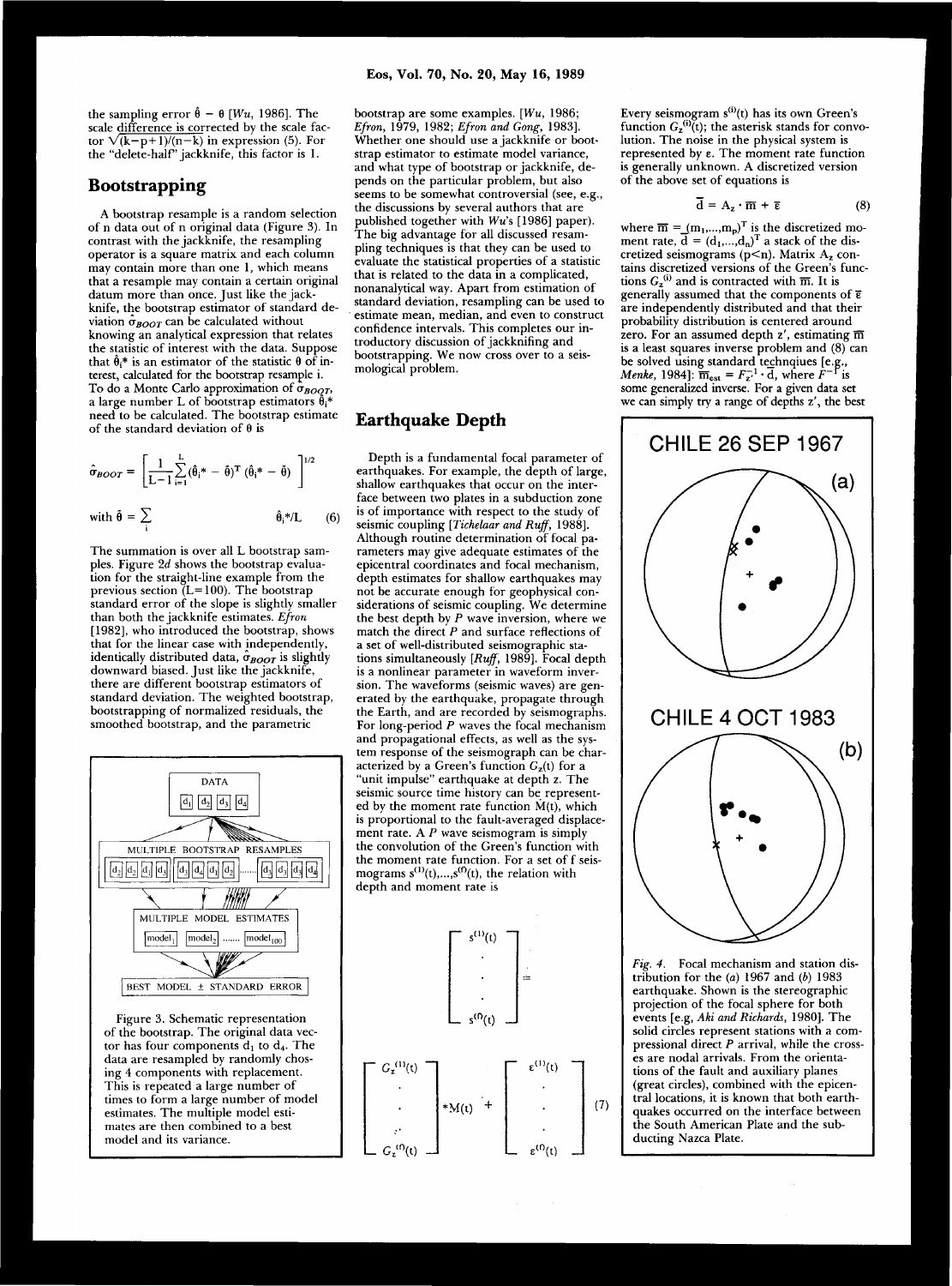depth given by the case that produces the best fit to the data. In a resampling scheme, for each resampled data vector  $\overline{d^*}$  the best depth estimate follows from

$$
Z_{est}^{*} = \min_{z'} [\bar{e}^{T} \bar{e}]
$$

$$
\bar{e} = \bar{d}^{*} - A^{*} \cdot F^{*-1} \cdot \bar{d}^{*}
$$

(9)

The parameter z' is a very complicated nonlinear function of the data, and it is not possible to theoretically assess whether the jackknife or the bootstrap variance estimator give better results.

As an example, we estimate depth and its standard deviation for two earthquakes by resampling a set of long-period  $P$  wave seismograms. We applied both the bootstrap estima $t$  or  $(6)$  and the "delete-half" jackknife estimator (formula (5) with  $k=n/2$ ). The two earthquakes are the September 26, 1967, Coquimbo earthquake ( $M_w = 5.9$ , origin time 1611 GMT) in central Chile, and the much larger October 4, 1983, Taltal earthquake  $(M_w = 7.3$ , origin time 0419 GMT) in northern Chile. Both seismic events occurred on the interface between the South American Plate and the subducting Nazca Plate. Several previous depth estimates are available for these events: first of all, the International Seismological Center depths are 40 km and 5 km for the 1967 and 1983 earthquake, respectively; the Harvard CMT depth for the 1983 event is 39 km; and Malgrange and Ma*dariaga* [1983] estimate a depth of 48 km for the 1967 event. To ensure a good depth resolution, we collected a set of eight seismograms that are well distributed in source-station azimuth for both earthquakes (Figure 4). The results of the jackknife (Figures 5a, 6a) and the bootstrap (Figures 5b, 6b) are similar and yield a depth of  $48 \pm 1$  km ( $2\sigma$ ) for the 1967 earthquake and  $26 \pm 11$  km  $(2\sigma)$  for the 1983 event. For all resampling experiments the total number of resamples was 100. It is interesting to compare these depths to the data variance as a function of assumed depth for the full data set. The minimum variance depth for the 1967 earthquake (Figure 5c) is similar to the depth found with the two resampling techniques, and data variance increases rapidly around the minimum, which agrees qualitatively with a small standard error. For the 1983 earthquake the data variance curve is much wider (Figure  $6c$ ) and has several minima, which agrees with a large standard error of the depth. Figure 7 shows the waveforms and the estimated moment rate function (source time function) for both events. The 1967 earthquake has a source duration of 2 s, and the waveforms show the arrival of secondary phases. These phases are the depth phases, and their timing relative to the direct arrival provides an independent way of estimating depth and its standard error. Unlike the direct phase, the depth phase is seismic energy that does not travel directly to the seismographic station, but first travels almost vertically upward from the earthquake's focus to the surface of the Earth and then reflects partly back into the Earth, heading for the station. We measured the relative timing for the eight seismograms, which translates into a depth of  $45 \pm 5$  km ( $2\hat{\sigma}$ ), a depth compatible with the resampling results. The standard error is larger than the jackknife and bootstrap estimate. This is to be expected because the number of data used to measure the relative timing of depth phases



*Fig. 5.* Results for the 1967  $M_w = 5.9$ Coquimbo earthquake in central Chile. The full data set consists of 320 samples, 40 per seismogram. The *(a)* "delete-half" jackknife depth estimate is  $48.3 \pm 1.1$  km  $(2\hat{\sigma}_{JACK})$ , which is the same as the *(b)* bootstrap result. The normalized data variance e for the full (c) data set has a sharp minimum at 48 km.

is more than a factor of ten smaller than the number of data used in waveform inversion. The 1983 waveforms do not show the secondary depth phase arrivals. Because this large earthquake has a moment rate function with a total duration of more than  $30$  s, the depth phases arrive while the direct phase is still significantly affecting ground motion at the seismographic station. Thus the relative timing of a depth phase cannot be measured directly from the seismogram. Depth resolution from long-period P waves results completely from the depth phases. For a large earthquake like the 1983 Taltal event, the noise in the depth phase has superimposed on it the noise in the direct phase. Thus it is not surprising that the 1983 depth has a large standard error. Perhaps the most im-



Fig. 6. As Figure 5, but now for the 1983  $\widetilde{M_w}$  = 7.3 Taltal earthquake in northern Chile. The full data set has  $400$  samples, 50 per seismogram. The *(a)* "delete-half" jackknife depth estimate is  $26.5 \pm 10.3$  km  $(2\sigma_{JACK})$ , which is essentially the same as the (*b*) bootstrap esitmate of  $25.8 \pm 10.8$ km (2 $\hat{\sigma}_{\text{{\tiny{BOOT}}}}$ ). The normalized data variance  $e$  for the  $(c)$  full data set has a poorly defined global minimum.

portant conclusion we now state is that jackknifing and bootstrapping "prove" that the 1967 earthquake is resolvably deeper than the 1983 earthquake.

#### **Discussion**

We have introduced the statistical concepts of resampling to a geophysical audience. Two methods, jackknifing and bootstrapping, can be used to estimate model variance. Applica-